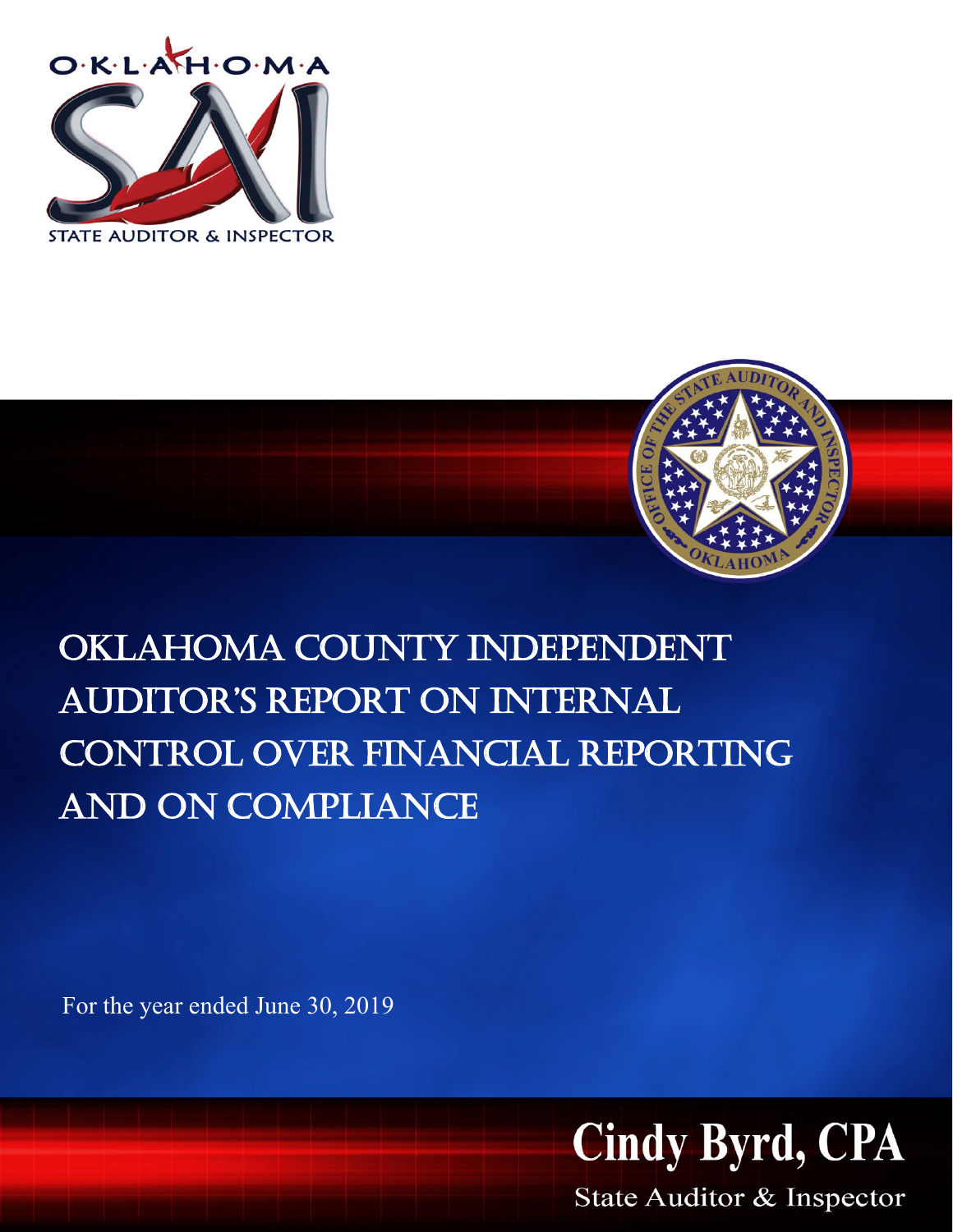**OKLAHOMA COUNTY, OKLAHOMA INDEPENDENT AUDITOR'S REPORT ON INTERNAL CONTROL OVER FINANCIAL REPORTING AND ON COMPLIANCE AND OTHER MATTERS BASED ON AN AUDIT OF FINANCIAL STATEMENTS PERFORMED IN ACCORDANCE WITH**  *GOVERNMENT AUDITING STANDARDS* **FOR THE YEAR ENDED JUNE 30, 2019**

This publication, issued by the Oklahoma State Auditor and Inspector's Office as authorized by 19 O.S. § 171, has not been printed, but is available on the agency's website [\(www.sai.ok.gov\)](http://www.sai.ok.gov/) and in the Oklahoma Department of Libraries Publications Clearinghouse Digital Prairie Collection [\(http://digitalprairie.ok.gov/cdm/search/collection/audits/\)](http://digitalprairie.ok.gov/cdm/search/collection/audits/) pursuant to 65 O.S. § 3-114.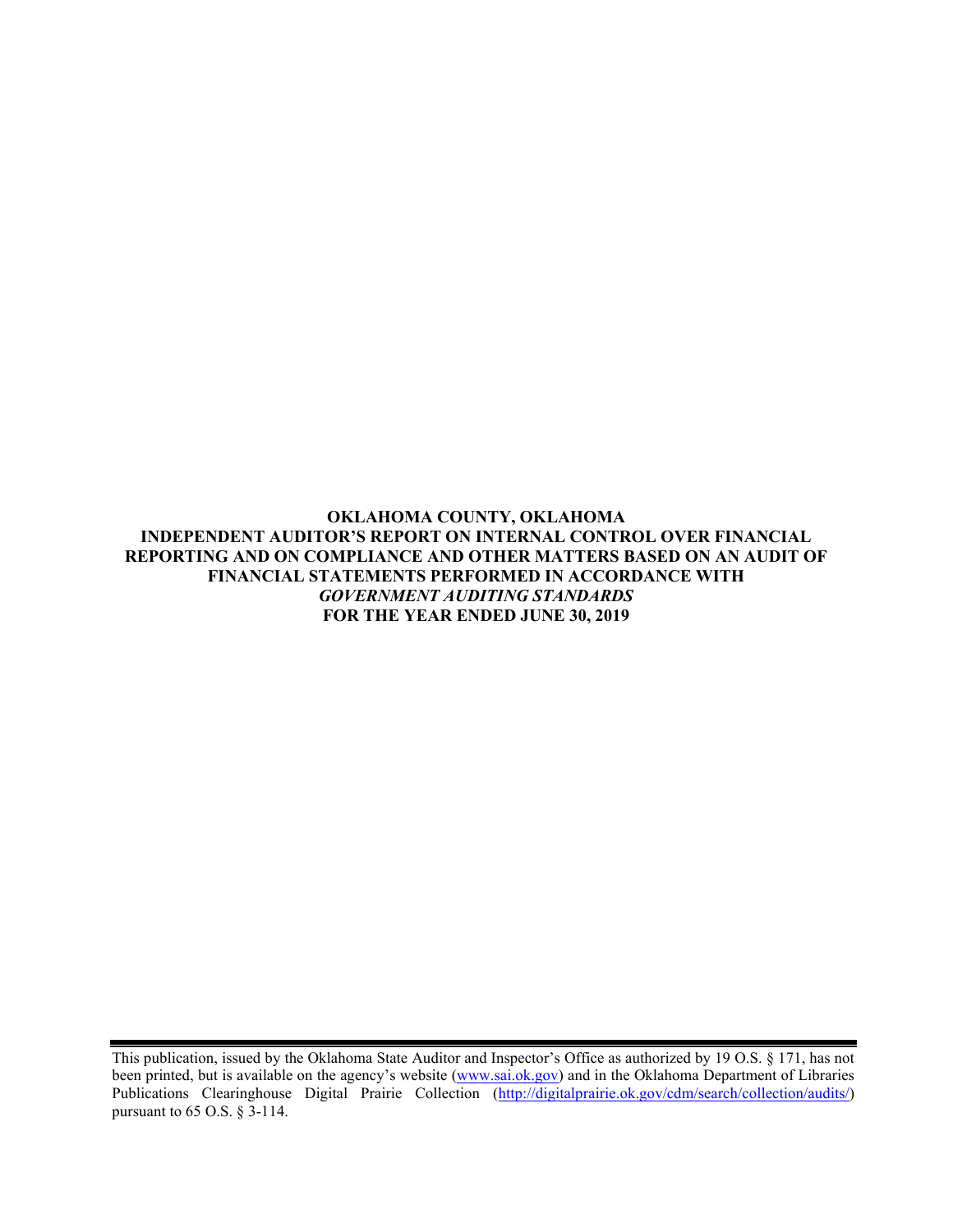

Cindy Byrd, CPA | State Auditor & Inspector 2300 N. Lincoln Blvd., Room 123, Oklahoma City, OK 73105 | 405.521.3495 | www.sai.ok.gov

February 26, 2020

# TO THE CITIZENS OF OKLAHOMA COUNTY, OKLAHOMA

Transmitted herewith is the Independent Auditor's Report on Internal Control Over Financial Reporting and on Compliance and Other Matters Based on an Audit of Financial Statements Performed in Accordance with *Government Auditing Standards* of Oklahoma County, Oklahoma for the fiscal year ended June 30, 2019. The audit was conducted in accordance with auditing standards generally accepted in the United States of America and *Government Auditing Standards.*

A report of this type is critical in nature. Failure to report commendable features in the accounting and operating procedures of the entity should not be interpreted to mean that they do not exist.

The goal of the State Auditor and Inspector is to promote accountability and fiscal integrity in state and local government. Maintaining our independence as we provide this service to the taxpayers of Oklahoma is of utmost importance.

We wish to take this opportunity to express our appreciation for the assistance and cooperation extended to our office during our engagement.

Sincerely,

CINDY BYRD, CPA OKLAHOMA STATE AUDITOR & INSPECTOR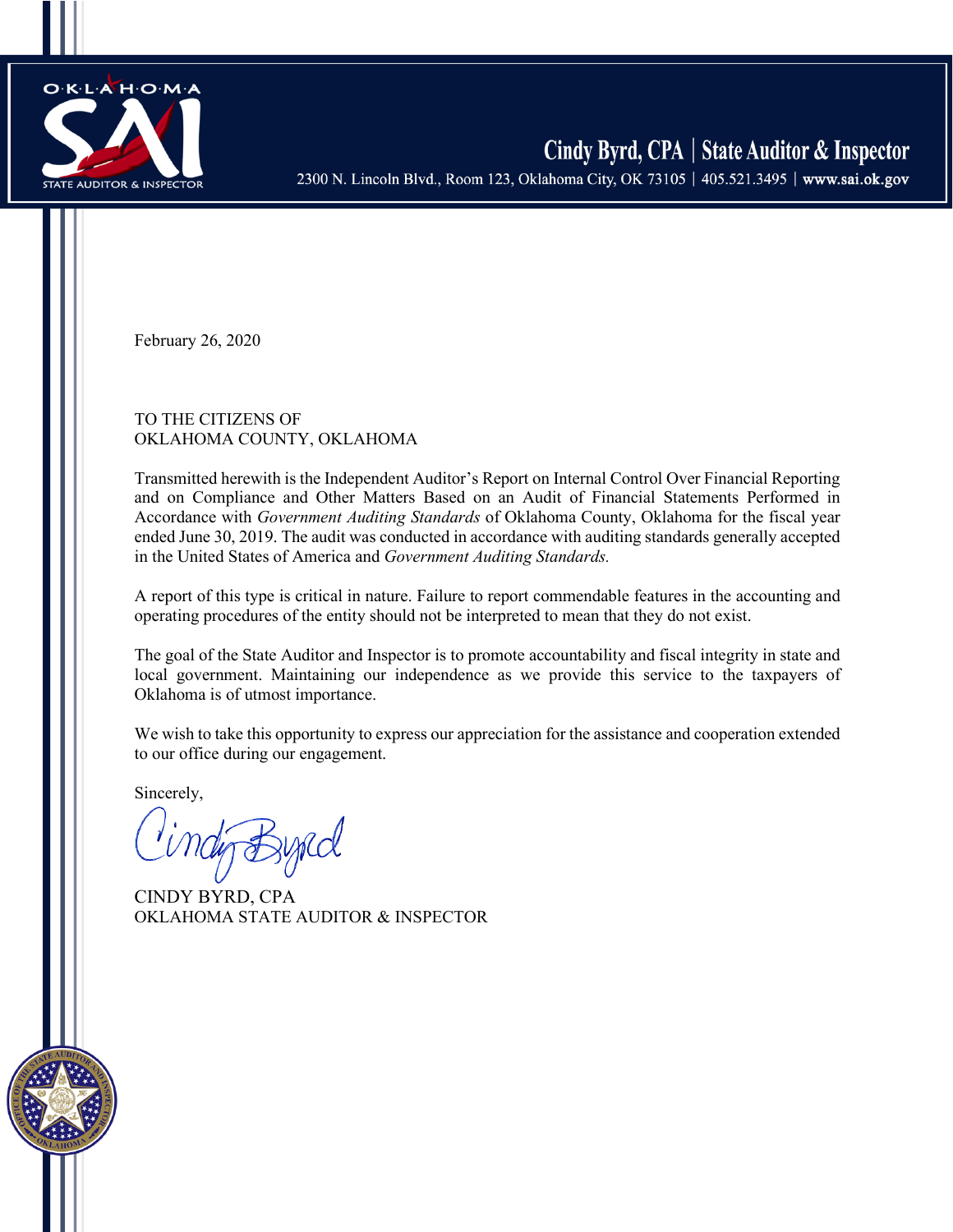

# **Independent Auditor's Report on Internal Control Over Financial Reporting and on Compliance and Other Matters Based on an Audit of Financial Statements Performed in Accordance with** *Government Auditing Standards*

# TO THE OFFICERS OF OKLAHOMA COUNTY, OKLAHOMA

We have audited, in accordance with the auditing standards generally accepted in the United States of America and the standards applicable to financial audits contained in *Government Auditing Standards* issued by the Comptroller General of the United States, the financial statements of the governmental activities, the business-type activities, the discretely presented component unit, each major fund, and the aggregate remaining fund information of Oklahoma County, Oklahoma, as of and for the year ended June 30, 2019, and the related notes to the financial statements, which collectively comprise Oklahoma County's basic financial statements, and have issued our report thereon dated February 26, 2020. Our report includes a reference to other auditors who audited the financial statements of the Oklahoma County Public Buildings Authority, the Oklahoma County Finance Authority, and the defined benefit retirement plan of the Employees' Retirement System of Oklahoma County, as described in our report on Oklahoma County's financial statements. This report does not include the results of the other auditors' testing of internal control over financial reporting or compliance and other matters that are reported on separately by those auditors.

## **Internal Control Over Financial Reporting**

In planning and performing our audit of the financial statements, we considered Oklahoma County's internal control over financial reporting (internal control) to determine the audit procedures that are appropriate in the circumstances for the purpose of expressing our opinions on the financial statements, but not for the purpose of expressing an opinion on the effectiveness of Oklahoma County's internal control. Accordingly, we do not express an opinion on the effectiveness of Oklahoma County's internal control.

A *deficiency in internal control* exists when the design or operation of a control does not allow management or employees, in the normal course of performing their assigned functions, to prevent, or detect and correct, misstatements on a timely basis. A *material weakness* is a deficiency, or combination of deficiencies, in internal control such that there is a reasonable possibility that a material misstatement of the entity's financial statements will not be prevented, or detected and corrected on a timely basis. A *significant deficiency* is a deficiency, or combination of deficiencies, in internal control that is less severe than a material weakness, yet important enough to merit attention by those charged with governance.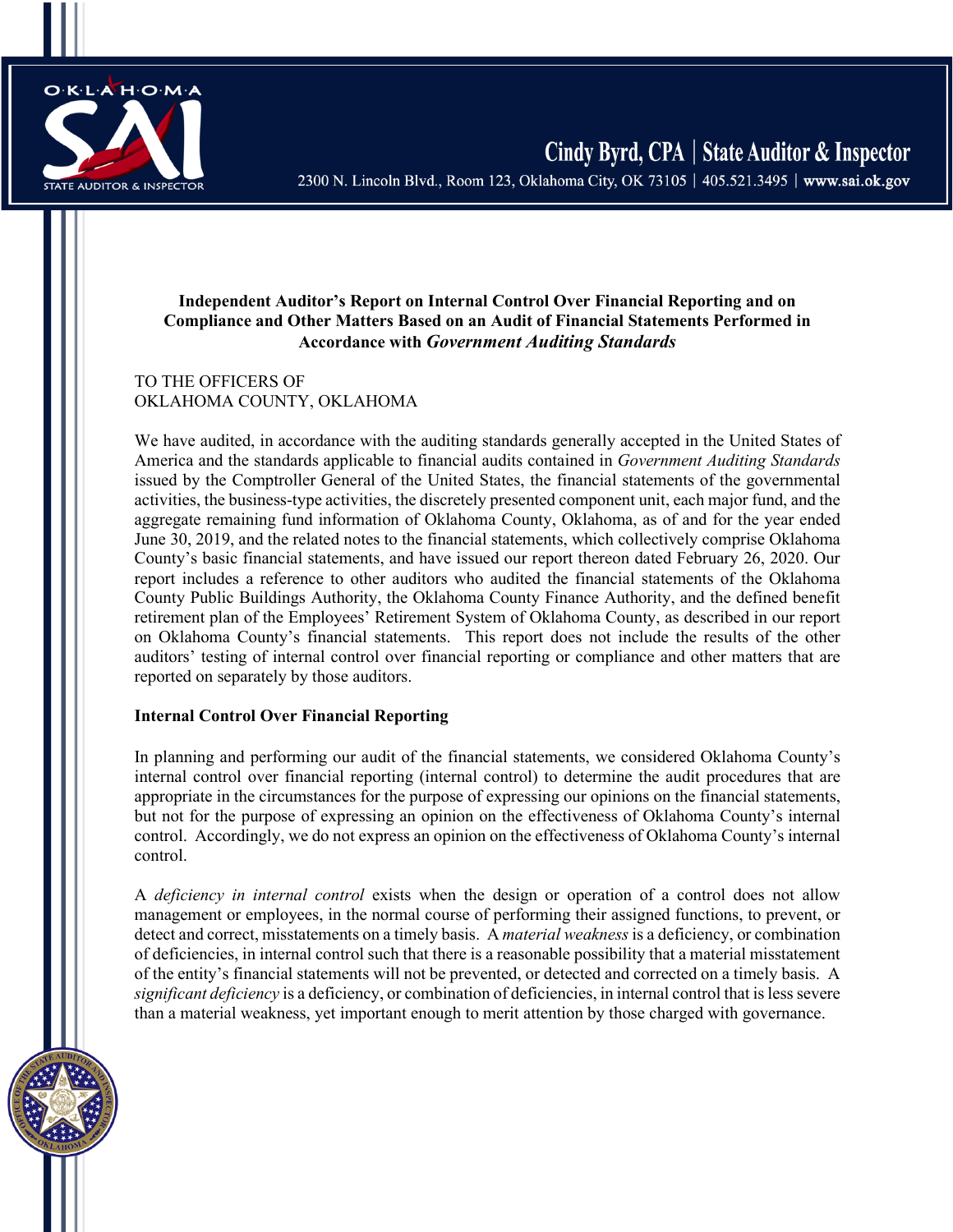Our consideration of internal control was for the limited purpose described in the first paragraph of this section and was not designed to identify all deficiencies in internal control that might be material weaknesses or significant deficiencies and therefore, material weaknesses or significant deficiencies may exist that were not identified. Given these limitations, during our audit we did not identify any deficiencies in internal control that we consider to be material weaknesses. We did identify a certain deficiency in internal control, described in the accompanying schedule of findings and responses that we consider to be a significant deficiency: 2019-010.

#### **Compliance and Other Matters**

As part of obtaining reasonable assurance about whether Oklahoma County's financial statements are free from material misstatement, we performed tests of its compliance with certain provisions of laws, regulations, contracts, and grant agreements, noncompliance with which could have a direct and material effect on the determination of financial statement amounts. However, providing an opinion on compliance with those provisions was not an objective of our audit, and accordingly, we do not express such an opinion. The results of our tests disclosed no instances of noncompliance or other matters that are required to be reported under *Government Auditing Standards*.

We noted a certain matter regarding statutory compliance that we reported to the management of Oklahoma County, which is included in Section 2 of the schedule of findings and responses contained in this report.

#### **Oklahoma County's Response to Findings**

Oklahoma County's response to the findings identified in our audit are described in the accompanying schedule of findings and responses. Oklahoma County's response was not subjected to the auditing procedures applied in the audit of the financial statements and, accordingly, we express no opinion on the response.

#### **Purpose of this Report**

The purpose of this report is solely to describe the scope of our testing of internal control and compliance and the result of that testing, and not to provide an opinion on the effectiveness of the entity's internal control or on compliance. This report is an integral part of an audit performed in accordance with *Government Auditing Standards* in considering the entity's internal control and compliance. Accordingly, this communication is not suitable for any other purpose.

This report is also a public document pursuant to the Oklahoma Open Records Act (51 O.S. § 24A.1 et seq.) and shall be open to any person for inspection and copying.

ndig Byp

CINDY BYRD, CPA OKLAHOMA STATE AUDITOR & INSPECTOR

February 26, 2020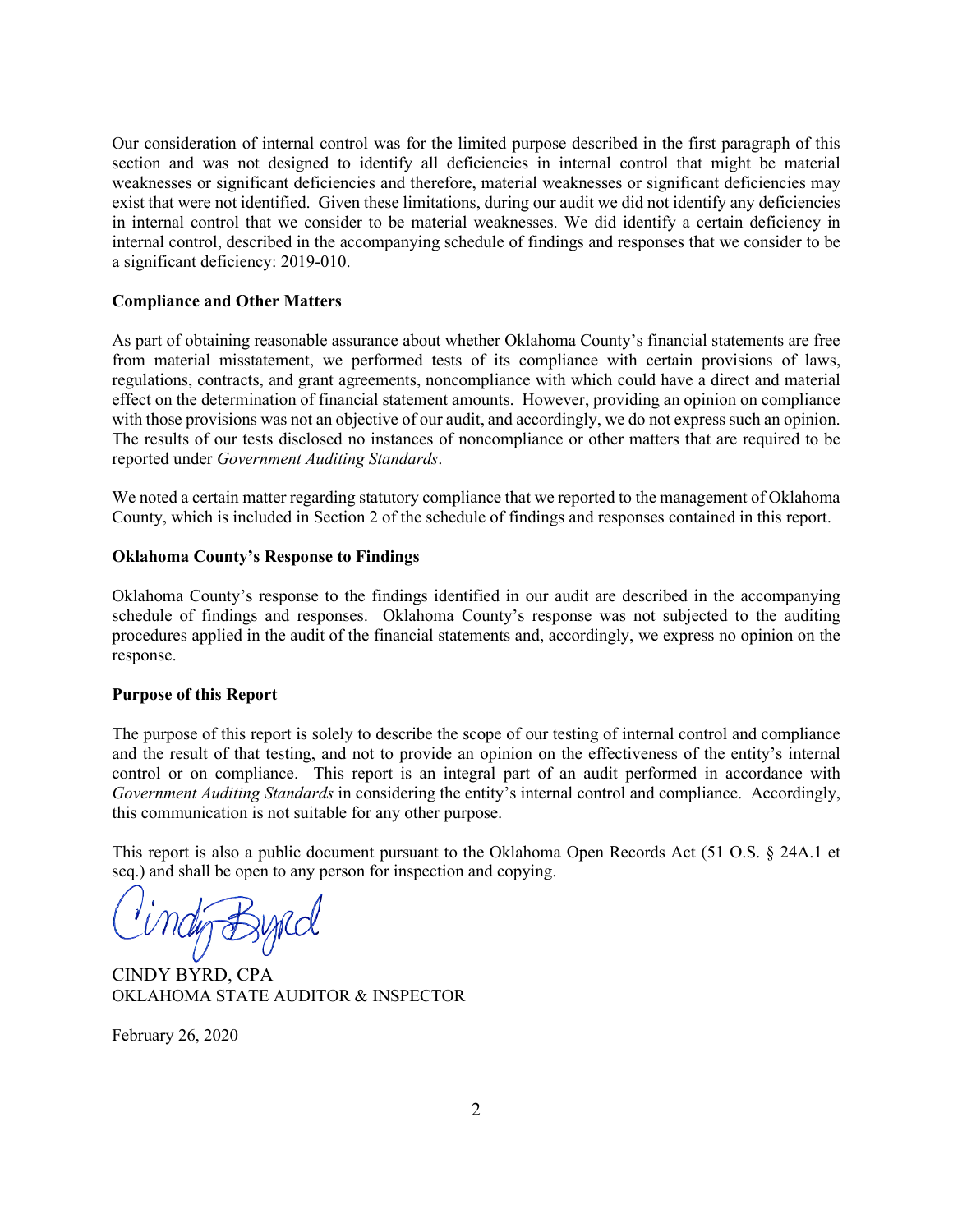# **SECTION 1 - Findings related to the Report on Internal Control Over Financial Reporting and on Compliance and Other Matters Based on an Audit of Financial Statements Performed in Accordance with** *Government Auditing Standards*

## **Finding 2019-010— Lack of Internal Controls Over Business Continuity Plan (Repeat Finding-2018- 009)**

**Condition:** Upon review of the County's Business Continuity Plan (BCP), we noted the County's plan needs to be updated and reviewed to ensure, in the event of a disaster, the County would not have delays in the recovery of operations. The specifics of the condition have been sanitized to protect the County pursuant to the provision of 51 O.S. § 24A.28.

**Cause of Condition:** Policies and procedures have not been designed and implemented to ensure the County reviews and updates its BCP regularly.

**Effect of Conditions:** This condition could result in increased delays in the recovery of critical business functions of the County.

**Recommendation:** OSAI recommends the County comply with best practices presented in the criteria. The specifics of the recommendation have been sanitized to protect the County pursuant to the provision of 51 O.S. § 24A.28.

## **Management Response:**

**Chairman of the Board of County Commissioners:** The Board of County Commissioner's departments have interfaced with other elected official's departments and updated the current continuity plans. The continuity plans will be continuously reviewed and updated to ensure the least amount of delays in the event of a disaster.

**Criteria:** According to CobiT, *Deliver, Service and Support 4.05 Review, maintain and improve the continuity plans*, management should conduct a management review of the continuity capability at regular intervals to ensure its continued suitability, adequacy and effectiveness. Management should also manage changes to the plans in accordance with the change control process to ensure that continuity plans are kept up to date and continually reflect actual business requirements.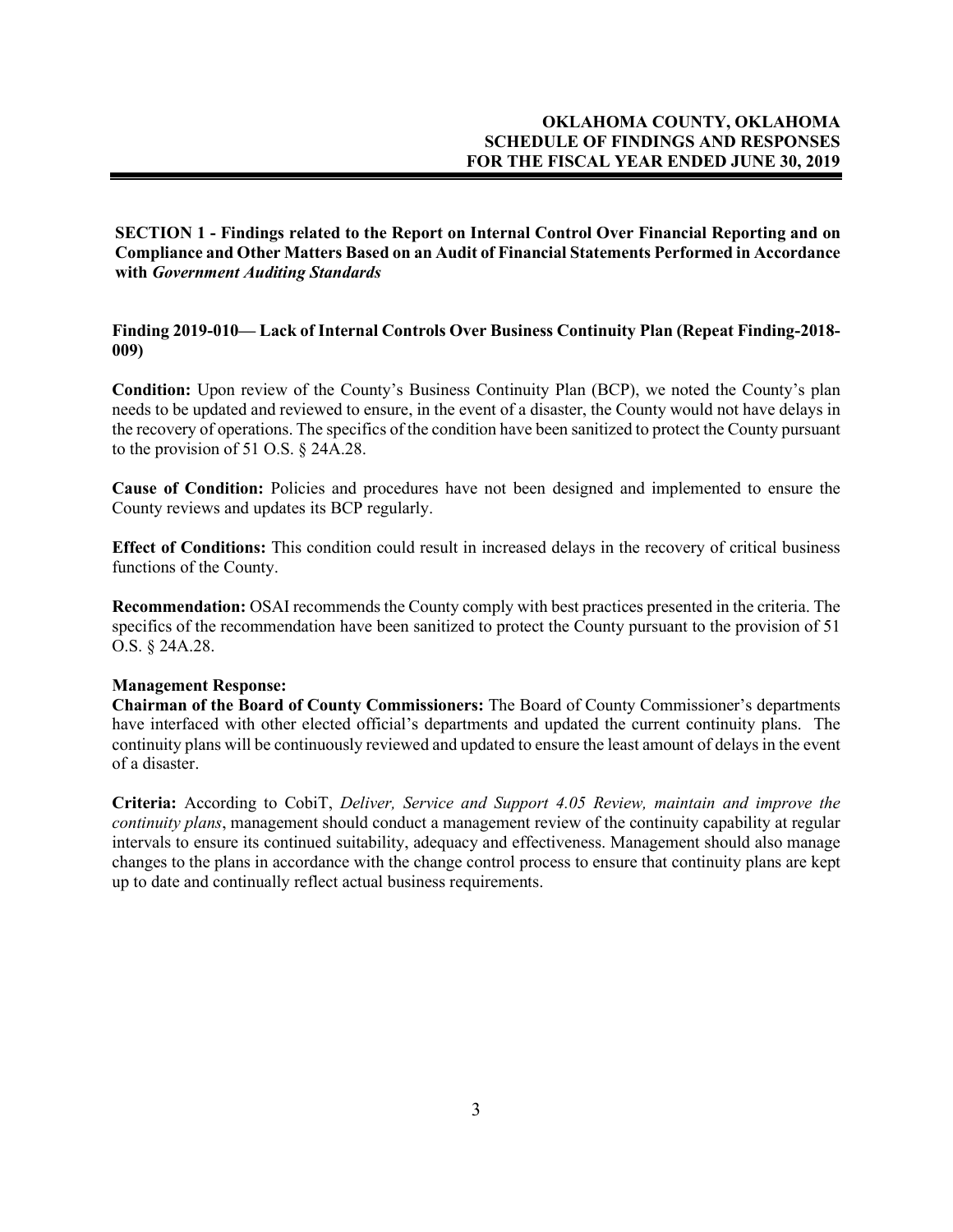**SECTION 2 - This section contains certain matters not required to be reported in accordance with**  *Government Auditing Standards.* **However, we believe these matters are significant enough to bring to management's attention. We recommend that management consider these matters and take appropriate corrective action.**

# **Finding 2019-001—Lack of Internal Controls and Noncompliance Over Inmate Trust Fund Checking Account and the Sheriff Commissary Fund (Repeat Finding)**

**Condition:** An audit of the Inmate Trust Fund Checking Account and the Sheriff Commissary Fund reflected the following:

- The inmate ledger was not reconciled to the bank statements.
- Expenditures made from the Inmate Trust Fund are for purposes other than allowable payments to the Sheriff Commissary Fund for inmate purchases or refunds to inmates.
- An annual Commissary Fund report was not filed with the Board of County Commissioners by January 15th.

**Cause of Condition:** Policies and procedures have not been designed and implemented regarding the Inmate Trust Fund Checking Account and the Sheriff Commissary Fund.

**Effect of Condition:** These conditions resulted in noncompliance with state statutes. Additionally, without proper accounting and safeguarding of the Inmate Trust Fund Checking Account there is an increased risk of misappropriation of funds.

**Recommendation:** OSAI recommends the following:

- Inmate Trust Fund monies should be maintained in a manner that reflects each inmate's trust deposits, disbursements, and account balances. The inmates' ledger balances should be reconciled to the bank statements and cash on hand each month.
- Expenditures should be made from the Inmate Trust Fund Checking Account in accordance with 19 O.S. § 531(A).
- The Sheriff should file a report of the Commissary with the Board of County Commissioners by January 15th of each year in accordance with 19 O.S. § 180.43.

## **Management Response:**

## **Chairman of the Board of County Commissioners/County Sheriff:**

1. Currently, the agency balances on a daily basis to the inmate specific account. This level of detail ensures accurate daily balances. At the recommendation of OSAI, Oklahoma County Sheriff's Office (OCSO) has had discussions with Jail Tracker and they are building a report where balances will be able to be reconciled to the overall bank statement on a monthly basis. Jail Tracker was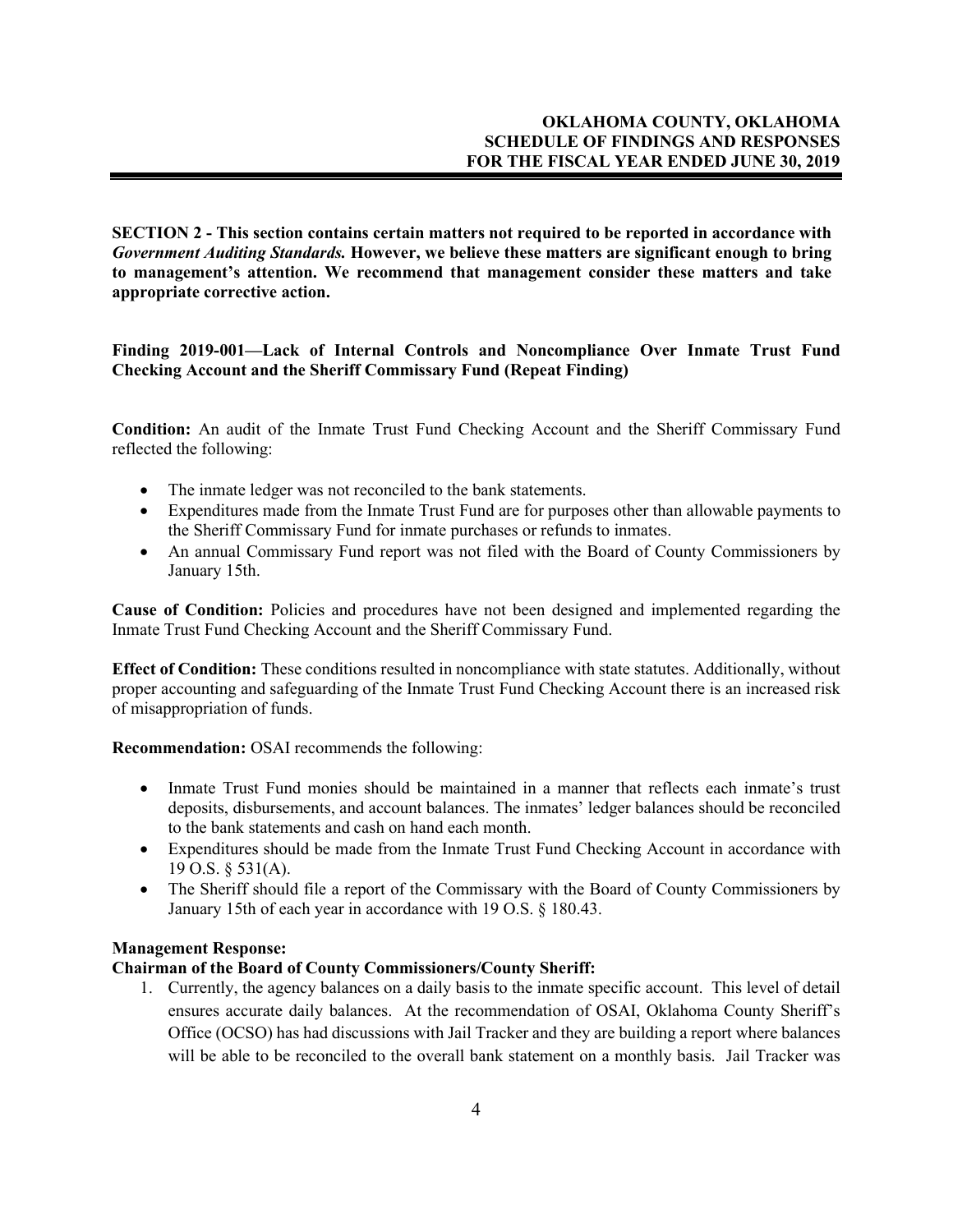awarded the bid for the provision of a Jail Management Solution to the Oklahoma County Detention Center, and it is anticipated this will expedite this solution.

- 2. The Oklahoma County Sheriff's Office deems this matter corrected.
- 3. The form of the report has been supplied to OSAI and met with their approval. The report will be submitted in short order.

**Criteria:** Component objectives of effective internal control systems are to deter and detect fraud and to provide accurate and reliable information. Internal controls are designed to safeguard assets and to analyze and check accuracy, completeness, and authorization of transactions. Failure to perform tasks that are part of internal controls, such as segregating duties or implementing compensating reviews, performing bank reconciliations accurately and timely, and maintaining records in a manner to ensure compliance with state statutes and/or to minimize the risk of misappropriation, are deficiencies in internal control.

The GAO Standards – Principal 10 – Design Control Activities – 10.03 states in part:

#### *Accurate and timely recording of transactions*

Transactions are promptly recorded to maintain their relevance and value to management in controlling operations and making decisions. This applies to the entire process or life cycle of a transaction or event from its initiation and authorization through its final classification in summary records. In addition, management designs control activities so that all transactions are completely and accurately recorded."

Additionally, GAO Standards – Section 2 – Establishing an Effective Internal Control System – OV2.23 states in part:

#### *Objectives of an Entity – Compliance Objectives*

Management conducts activities in accordance with applicable laws and regulations. As part of specifying compliance objectives, the entity determines which laws and regulations apply to the entity. Management is expected to set objectives that incorporate these requirements.

Therefore, effective internal controls require management properly implement procedures to ensure that expenditures are made in accordance with state statutes:

- Title 19 O.S. § 531(A) states in part, "…the county sheriff may establish a checking account, to be designated the "Inmate Trust Fund Checking Account." The county sheriff shall deposit all monies collected from inmates incarcerated in the county jail into this checking account and may write checks to the Sherriff's Commissary Account for purchases made by the inmate during his or her incarceration and to the inmate from unencumbered balances due the inmate upon his or her discharge."
- Title 19 O.S. § 180.43(D) states in part, "…the sheriff shall file an annual report on any said commissary under his or her operation no later than January 15 of each year..."